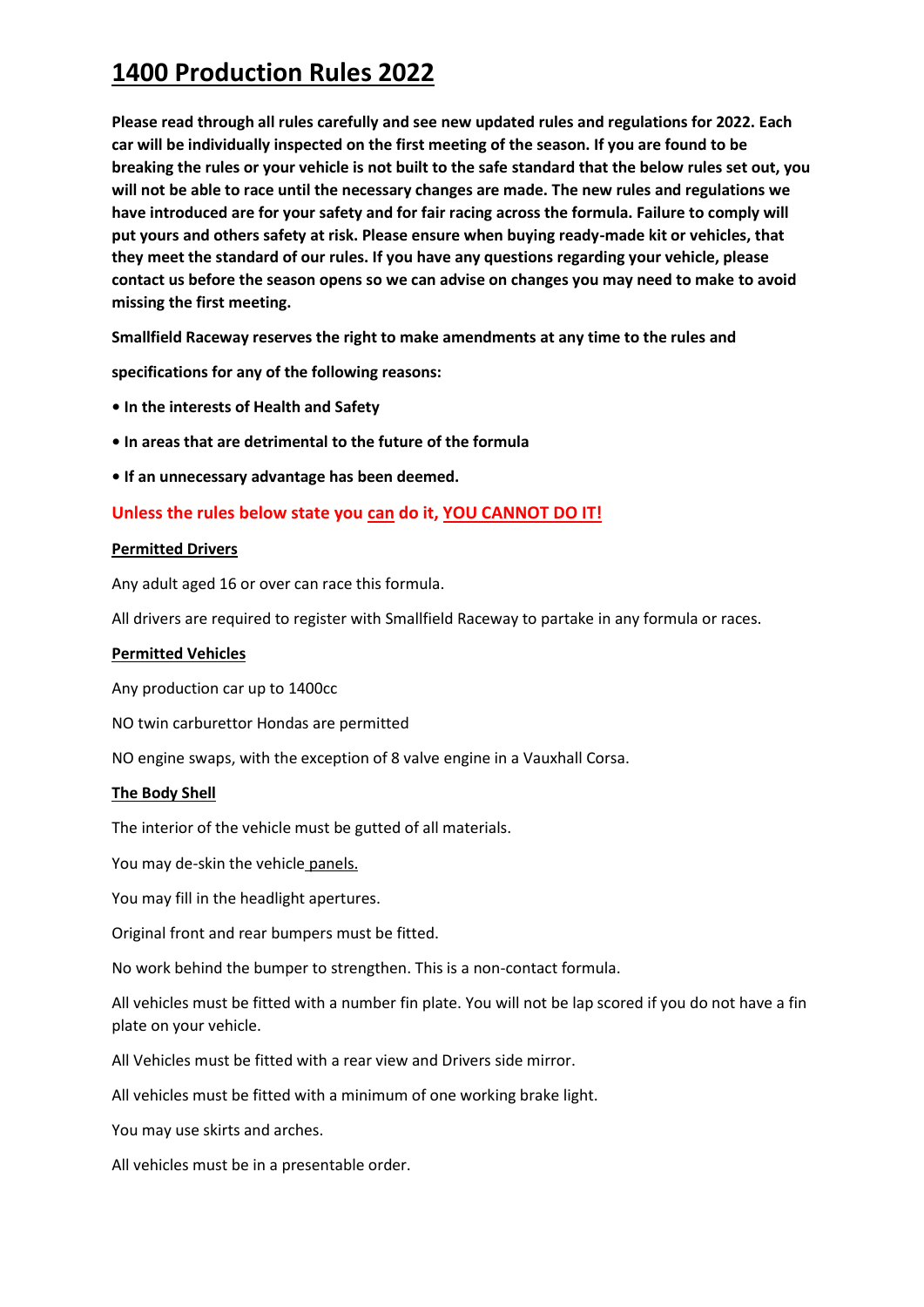A drivers side window net is **COMPULSORY**

### **Engine**

Up to 1400cc only.

The engine, gearbox and final drive must be standard to the vehicle.

The engine must stay in its standard form as to the model of the vehicle.

Cylinder Head may be skimmed to a maximum of 20 thou.

Maximum Cylinder overbore is 1mm.

A Febi Camshaft is the **ONLY** other camshaft allowed in Vauxhalls.

Valve stems **MUST NOT** be machined, but pattern part valves can be used.

No engine swaps.

No conversions to engines.

No changing of injectors.

No removing rev limiters

Locked diffs are permitted

Aftermarket ECU's are **NOT** permitted.

ECU's must be easily accessible to be checked after a race or at any time at the promoters or clerk of the course discretion.

The carburettor **must not** be altered.

No twin carburettors.

Chokes may be altered.

The 1400 16 valve engine may only use a Weber 32/34 DMTL carburettor.

Lightened fly wheel is allowed.

Exhaust manifold must be standard. The downpipe is free.

All cars must run on a radiator in original position. NO HEADER TANKS.

Exhaust must have a minimum of one silencer.

All cars must be fitted with a cut-off switch accessible from outside of the vehicle.

The ignition system must remain standard. No aftermarket ignition systems permitted.

No decking the block. (Skimming)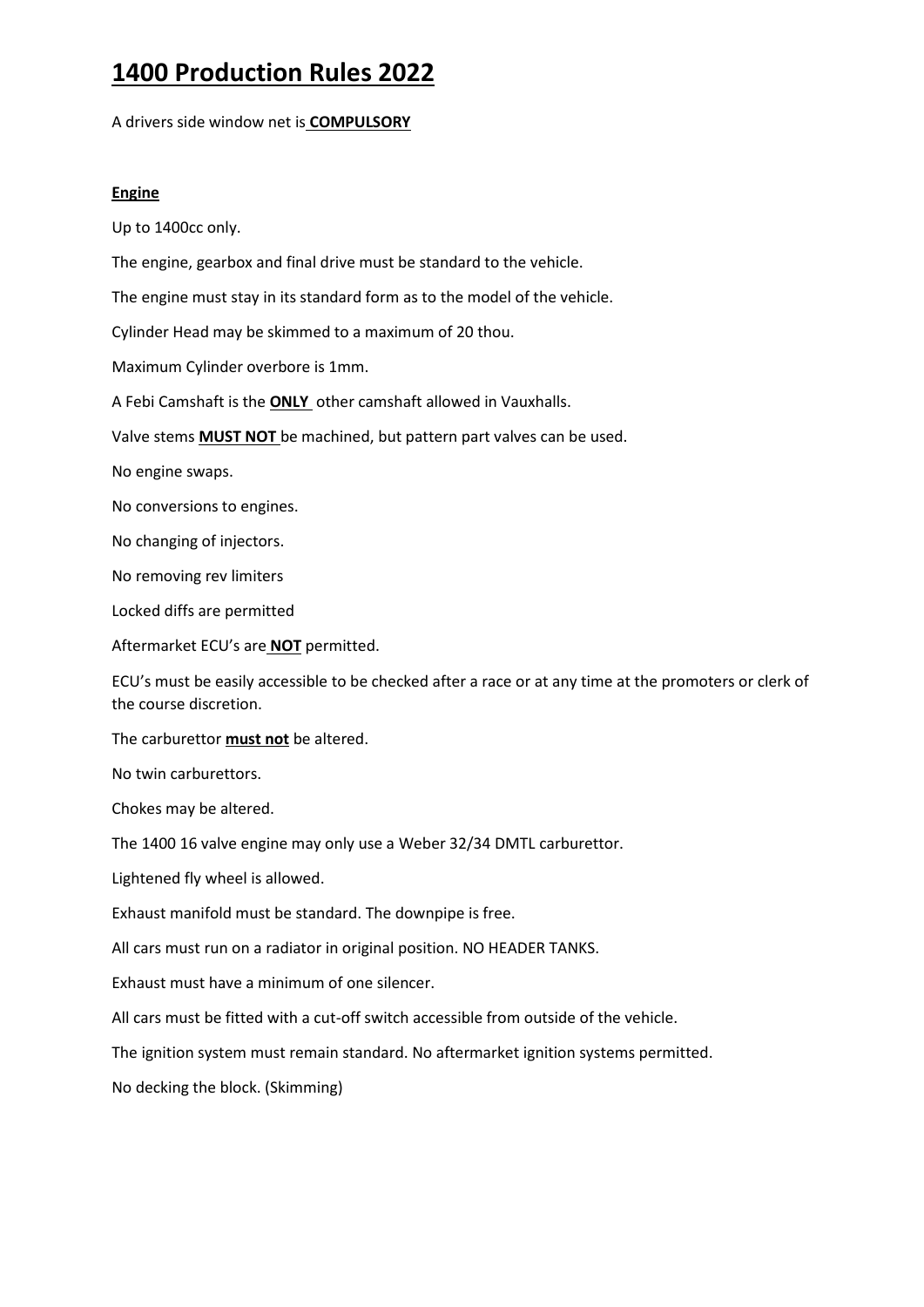### **Fuel and Batteries**

All fuel and electric cables must run inside the car. All fuel lines must have minimum joins. i.e. one at carb and one at tank only.

2-gallon fuel tank maximum to be fitted inside vehicle and separated by a box or fire wall from the driver.

Fuel tank must be steel or aluminium.

A one way valve must be used.

A fuel cut off switch must be fitted and easily accessed by the driver.

No motor bike tanks, gas bottle or fire extinguishers to be used as petrol tanks

The Battery must covered and securely fastened inside the car located behind the driver.

### **Roll Cage and Camber**

All Cars must be fitted with a full 6 point roll cage. The cage must consist of a minimum of:

- 1. A main hoop over the A pillars.
- 2. A main hoop over the B pillars.
- 3. Three roof bars connecting A and B Pillar hoops.
- 4. A bulkhead bar connecting A pillar to A pillar.
- 5. A cross bar at shoulder height of the driver.
- 6. The main hoops must be welded to a minimum of 3mm thick boxes, 100mm square to he floor and sill or to a piece of tube on top of the sill, with a minimum of 2.5mm thickness.
- 7. A minimum of two door bars in the drivers side with a minimum of two connecting bars connecting the two door bars together.
- 8. Suspension turrets can be supported from the front of the cage
- 9. A minimum of two stay bars coming down from the top of your main hoop, down to the rear turrets or as close as possible.

Camber is allowed on the nearside front wheel. This is done by extending the lower arm by a maximum of 40mm. The driver side wheel must remain standard.

You may also move the nearside front wheel forward by a maximum of 40mm.

The seat must have a minimum of four bolts through the base of the seat connected to the floor or base of the roll cage. They must have a minimum of two bolts connected to a brace from the roll cage to the back of the seat at shoulder height of the driver.

Bonnets can be on original hinges but must be secured with two additional bolts at the front of the bonnet. If not using original hinges, you may use two corner plates with two additional bolts at front of the bonnet. If not using corner plates you must use two bolts at the front and two bolts at the rear of the bonnet.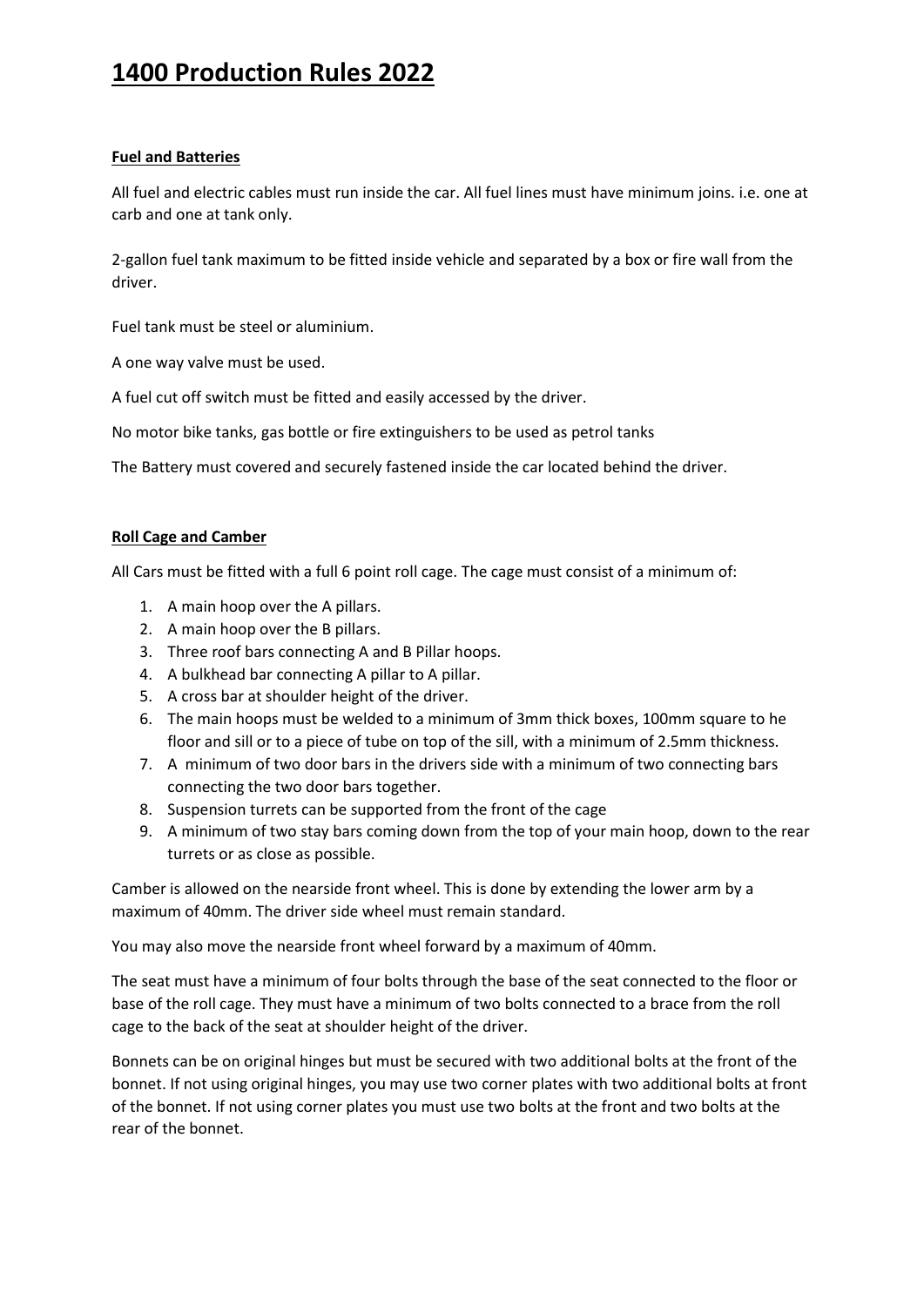Full 5-point harness must be fitted using harness eyes or chain, if using chain, you must use the minimum size of the M12 bolt with either a nylock nut or double nutted.

Drivers door must be able to opened

You may use any wheel or tyre.

No coil overs.

## **Crash Helmets, Overalls, Gloves and Balaclavas**

Helmets must be of a minimum standard as directed by British Oval Racing Safety Executive (B.O.R.S.E). NO POLYCARBONATE helmets are allowed. It is important that the helmet fits the driver correctly and that manufacturers guidelines are followed. This Also applies to the passenger. The current permitted helmet standards for all drivers are:

- FIA 8860-2010
- FIA 8859-2015
- FIA 8860-2018
- FIA 8860-2018 ABP
- SNELL SA2010
- SNELL SA2015
- SNELL EA2016
- SNELL SA2020
- SFI FOUNDATION 31.1A
- SFI FOUNDATION 31.2A
- SFI FOUNDATION 31.1
- ECE R22.05

The helmet must fit the driver correctly and once approved by our scrutineer display the Smallfield Raceway 2022 approval sticker.

It is **Mandatory** to wear Fire retardant, clean, un-torn racing overalls that are clearly marked with fireproof safety standard .

It is **Mandatory** to wear Fire retardant Gloves also clearly marked with the fireproof safety standard.

It is **Mandatory** to wear Fire retardant Balaclavas clearly marked with the fireproof safety standard.

All of the above must be present at scrutineering.

Failure of any of the above will result in being unable to race.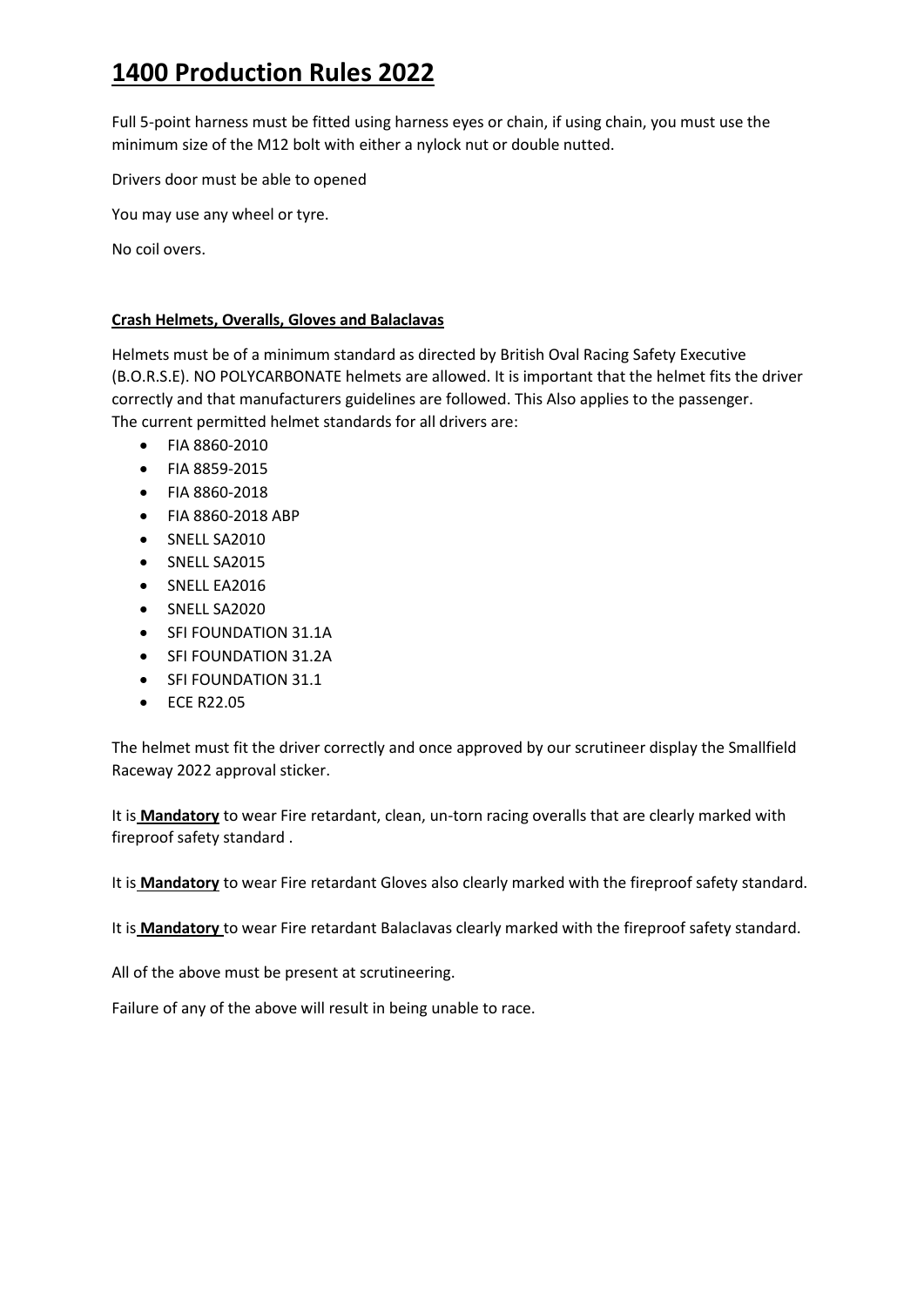### **Flags**

All flags must be obeyed.

All production formulas are strictly non-contact if deliberate contact is seen you WILL be black

flagged.

The Red flag indicates to stop racing, any driver deemed moving on a red flag will be penalised at the clerk's discretion.

The black flag is a disqualification and you must retire to infield and remain in your vehicle unless advised otherwise by track marshals.

Punctures will be black flagged unless on the o/s/r and not causing track damage.

A rolled black flag will be shown as a warning for contact. If the offender persists then a black cross

board will be shown. This is a 1-place deduction and can be shown as many times as we feel needed.

If the driver still persists then it will result in being loaded for the rest of the meeting or longer. This will be decided at the clerk of the course's discretion.

The yellow flag indicates a danger or obstruction on track.

A waved yellow means move into single file and drop your speed to 10mph in the race order that the yellows came out on. Any drivers jumping positions on a waved yellow will be black flagged.

The Blue flag means hold your line. Failure to hold your line after three blue flags will result in a black flag.

### **Roof Grades**

All drivers will start the new season at the roof grade they finished with from the previous season. This could be subject to change at the clerk of the course' discretion.

It is the drivers responsibility to start at their correct roof grade. If you do not line up at the correct roof grade you will not be lap scored.

If you win a heat you start from the back of your current roof grade.

Roof grades will be changed for the start of the next meeting not during the current one.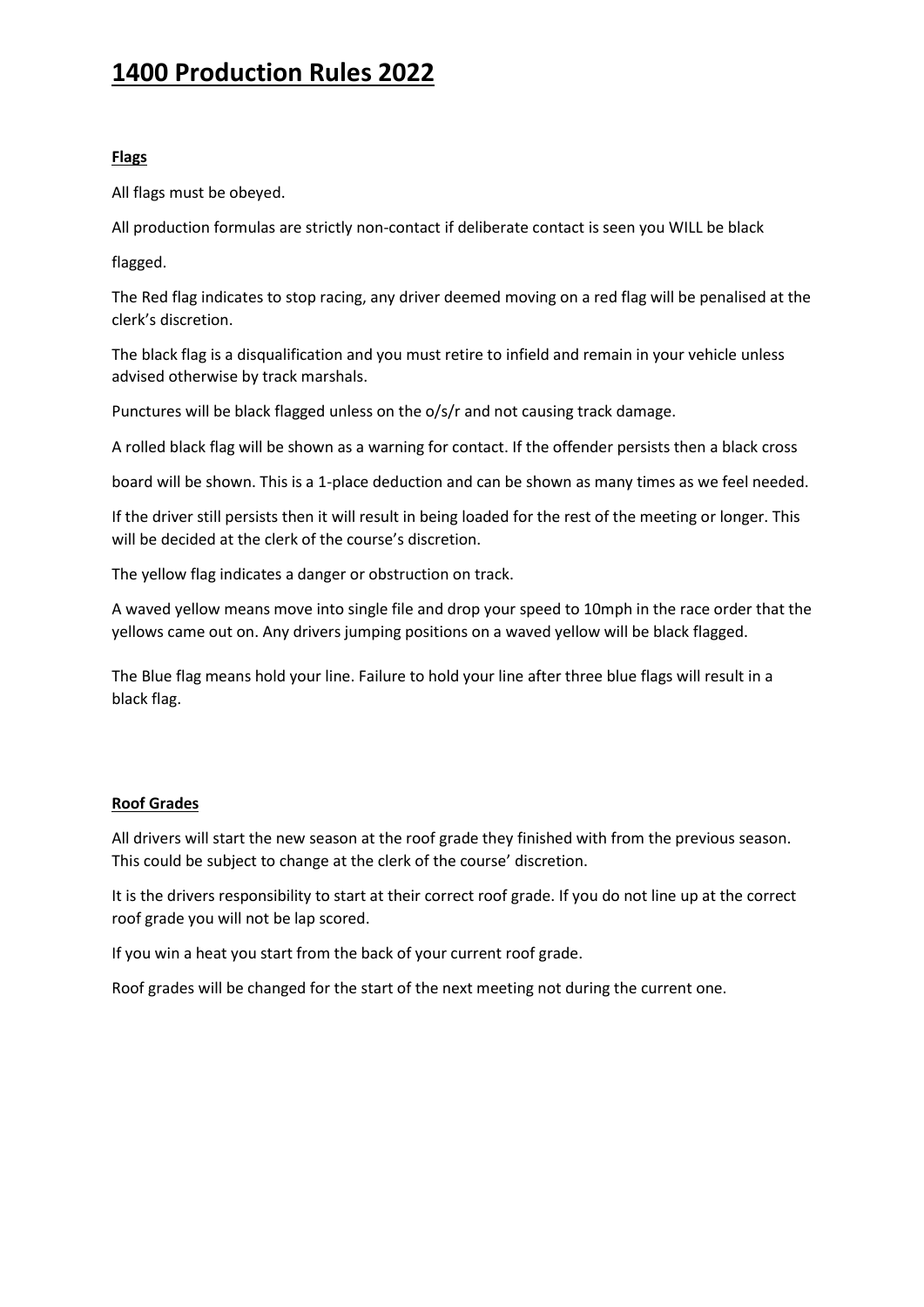### **Accusations and Raceway Conduct**

Any accusations of cheating, adapting or illegally modifying vehicles will be taken very seriously and investigated by the clerk of the course and promotors.

If you are suspected of illegally modifying your vehicle, there will be a £500 retainer put on your vehicle. This means that your engine will be stripped. Both parties must be present, and stripping of the engine must be overseen by a race official. If found to be illegally modifying or adapting your vehicle the retainer fee will be returned to the other party. If found to NOT be illegally modifying or adapting your vehicle, you will keep the retainer fee.

Any social media outbursts that are detrimental to the raceway could result in a ban.

Any aggressive behaviour, verbal or physical towards any member of staff will result in a life ban from the raceway.

Family members and friends of drivers should also see above two rules as it will still result in a ban for the associated driver.

No one is permitted inside the race control paddock, if you need to speak to race control or clerk of the course please ask the marshal on the gate and they will contact us..

As a raceway we reserve the right refuse anyone entry to track and to let anyone race if we feel the need to stop you.

You may not get out of your car while racing is going on. Unless instructed by a Marshal then stay in your vehicle.

Any person that enters the raceway without authorisation will be banned for the next meeting. If this happens again you will be banned for the season.

All rubbish should be taken home with you. If you make the mess tidy the mess.

Any damages or vandalism to our raceway and our property will result in a ban.

Smallfield Raceway has a zero tolerance policy for drug use. If you are found to be using drugs on our premise, you will receive a ban.

Smallfield Raceway has a zero tolerance policy on violence and fighting. Any violence or fighting will result in a ban.